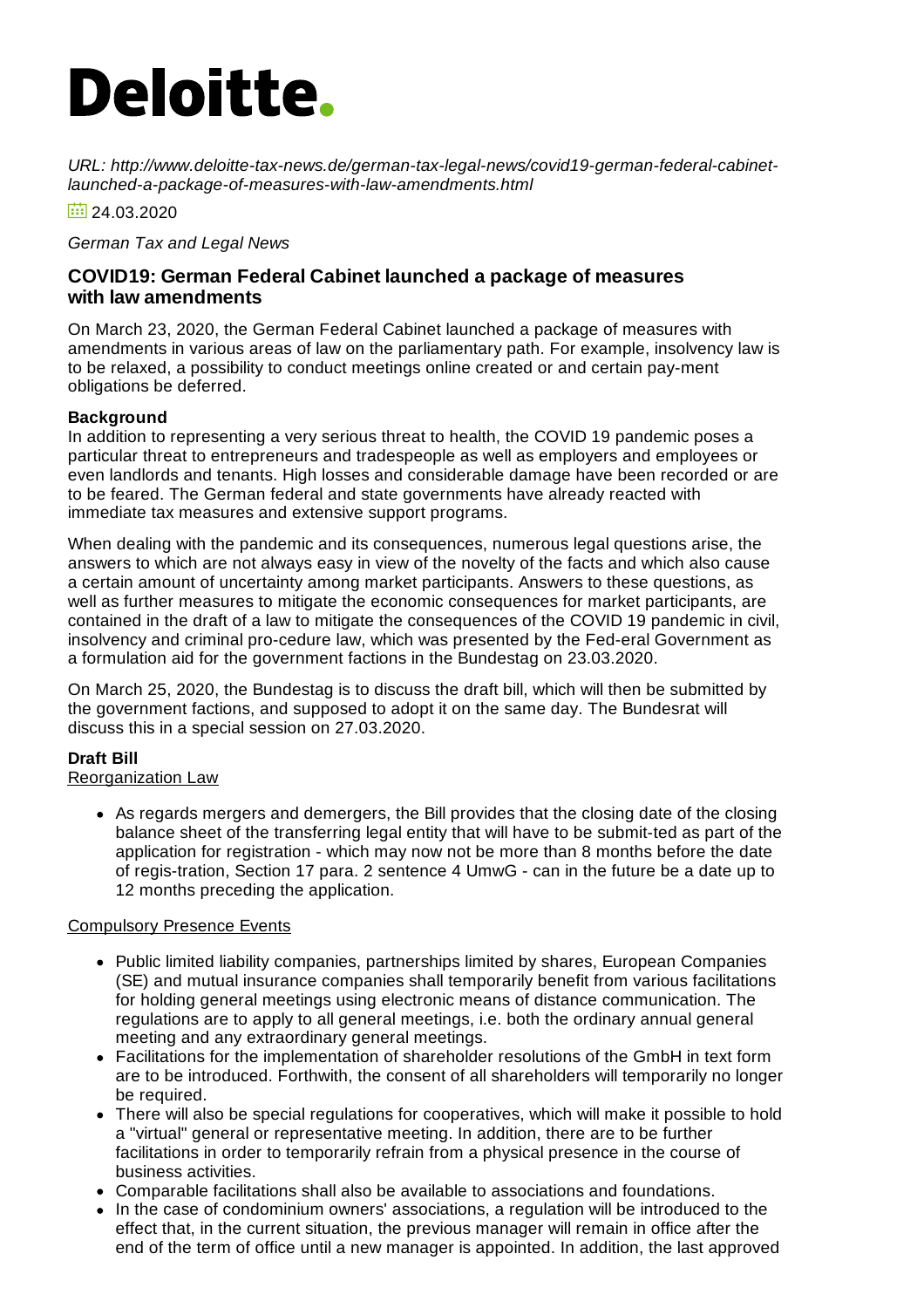business plan is to continue to exist until a new business plan is adopted.

### Tenancy and lease relationships

- Landlords shall be disallowed to give notice of termination to tenants solely due to rental debts stemming from the period from between April 1 and September 30, 2020.
- However, the obligation of the tenants to pay the rent will remain in force.

### Consumer moratorium

- Consumers shall be given the right to until June 30, 2020 refuse to satisfy a claim arising from a consumer contract which is a continuing obligation and was concluded before March 8, 2020.
- Prerequisite: Due to the spread of COVID-19, the consumer is not able to make the payment without jeopardizing his or her reasonable livelihood or the reasonable livelihood of his or her dependants.
- The right to refuse performance exists in respect of all material continuing obligations
- Material continuing obligations are those which are necessary to cover services of general economic interest.
- The provision can be extended by statutory order if the impairments still exist.
- The regulation expires on September 30, 2022.

#### Loan agreements

- For consumer loan agreements concluded before March 15, 2020, the lender's claims for repayment, interest or principal payments due between April 1, 2020 and September 30, 2020 shall be deferred for a period of six months from the due date.
- Prerequisite: The consumer has lost income due to the COVID 19 pandemic, which makes it unreasonable to make the corresponding payment. In particular, the payment is not reasonable if a reasonable livelihood or the reasonable livelihood of the dependants is at risk.
- The connection between the COVID-19 pandemic and the loss of income is presumed.
- During the abovementioned period, the consumer is entitled to continue to make his contractual payments on the originally agreed service dates. As far as the payments continue to be made in ac-cordance with the contract, the deferral is deemed not to have been granted.

#### Insolvency law

- The obligation to file an insolvency petition is to be suspended until September 30, 2020.
- This suspension is not applicable apply if the grounds for insolvency are not induced by the consequences of the spread of COVID-19 or if there is no pro-spect of eliminating an existing insolvency.
- If the debtor was not insolvent on December 31, 2019, it is assumed that the grounds for insolvency are based on the effects of the COVID 19 pandemic and there are prospects of eliminating an existing insolvency.
- $\bullet$  If the debtor is a natural person, section 290 (1) no. 4 of the InsO is to be applied with the proviso that no refusal of resid-ual debt discharge can be based on the delay in the opening of the insolvency proceedings in the period between March 1, 2020 and September 30, 2020.
- The regulation can be extended by statutory order until March 31, 2020 at the latest.

www.deloitte-tax-news.de Diese Mandanteninformation enthält ausschließlich allgemeine Informationen, die nicht geeignet sind, den besonderen Umständen eines Einzelfalles gerecht zu werden. Sie hat nicht den Sinn, Grundlage für wirtschaftliche oder sonstige Entscheidungen jedweder Art zu sein. Sie stellt keine Beratung, Auskunft oder ein rechtsverbindliches Angebot dar und ist auch nicht geeignet, eine persönliche Beratung zu ersetzen. Sollte jemand Entscheidungen jedweder Art auf Inhalte dieser Mandanteninformation oder Teile davon stützen, handelt dieser ausschließlich auf eigenes Risiko. Deloitte GmbH übernimmt keinerlei Garantie